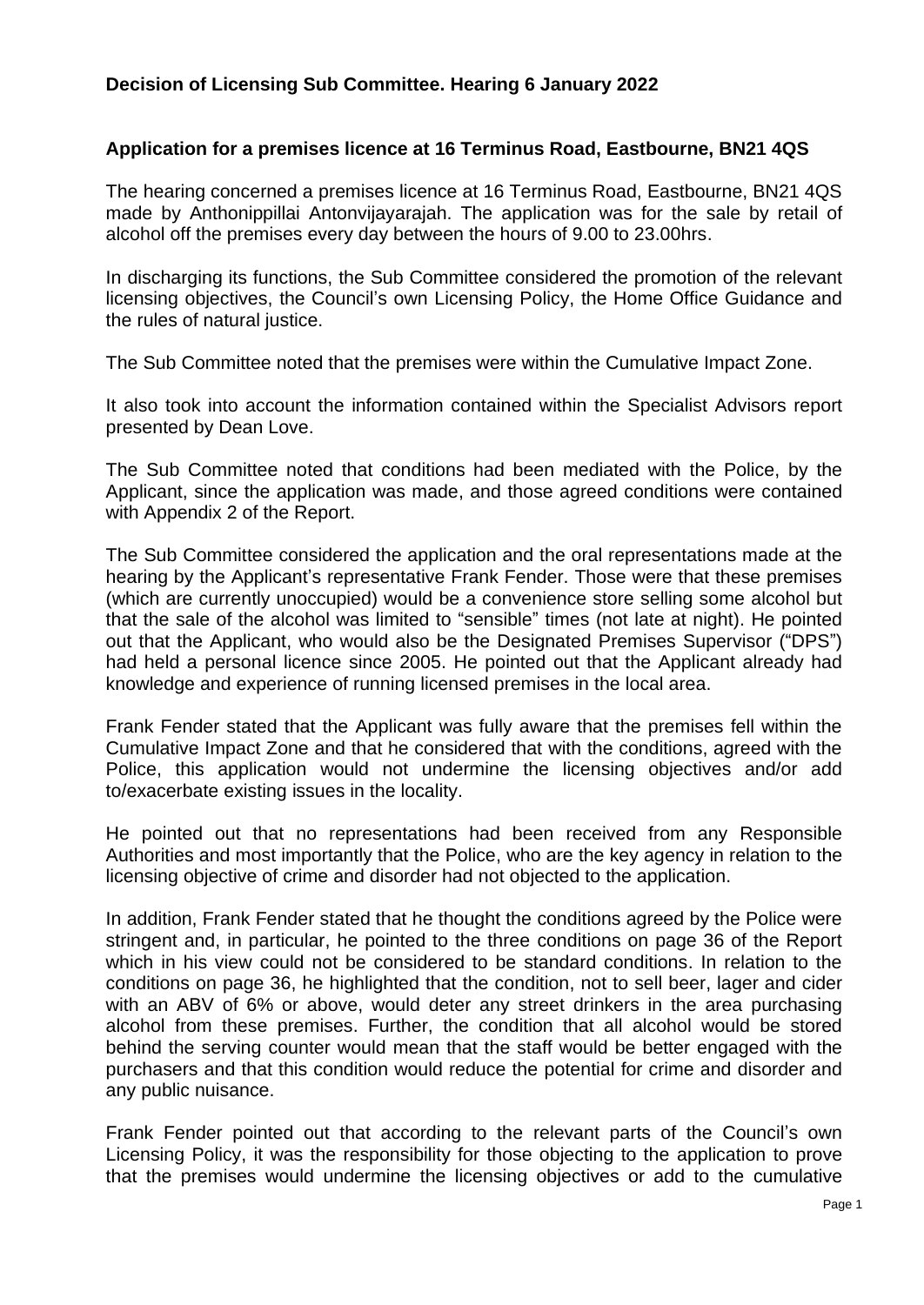impact, and on the representations received they had not done so. He stated that no supporting evidence had been received in the representations.

Frank Fender stated that in relation to one of the representations, received from Mehrab Rahmani, that he considered that this was a vexatious representation as the objector had a business nearby, which sold alcohol, and was therefore in competition with the Applicant. Further, when Frank Fender questioned Mehrab Rahmani, he admitted that he was in the process of trying to negotiate a lease for 16 Terminus Road, which are the subject of this application, and that he did have a vested interest in the application. Frank Fender suggested that his representation was based upon a business rivalry.

In answer to a question, Frank Fender accepted that the plan which had been submitted would need to be amended by a variation application, if the application was granted, as it lacked detail and, in any case, needed to be amended following the mediated conditions agreed by the Police.

In answer to a question, Frank Fender stated that he considered the Applicant could be the DPS, both for these premises and his existing licensed premises as the DPS does not have to be present on the premises at all times alcohol is sold and, that in any case, the Applicant's existing premises were nearby. He further confirmed that the Applicant did not hold a premises licence in London.

Frank Fender, in his closing remarks, contended that the Sub Committee should only take account those relevant representations and not take account of any views of those who did not make representations. He pointed out that whilst he appreciated and understood some of the comments in the representations that there was much contained therein that was not evidenced or irrelevant.

Due regard by the Licensing Sub Committee was also given to the written representations of David Gordon, Peter Rolliston, Martin Jones and Mehrab Rahmani and the oral representations of Mehrab Rahmani (represented by Paul Tapsell) and Martin Jones who spoke at the hearing. Those were in connection with the licensing objectives of prevention of crime and disorder and the prevention of public nuisance. The representations raised concerns about these premises exacerbating the street drinking problem and the problems of anti-social behaviour in the area. Concerns were also raised that the Applicant's existing premises, at 34 Terminus Road, were a congregating point for anti-social behaviour and badly managed.

Paul Tapsell pointed out that this application had provoked opposition from a large number of local residents which he said was demonstrated by those attending in the public gallery at the hearing.

He stated that Mehrab Rahmani had been a key member of the local community since 2003 and contended that he had provided examples of anti-social behaviour in the area in his representation. Further, he stated that the Applicant has not done enough to rebut the presumption that this application should be refused. He pointed out that the area in which the premises would be situated already attracted large numbers of people and that this application would increase and attract those who were likely to commit anti-social behaviour. He stated that the conditions, as mediated by the Police, did not address the Cumulative Impact Assessment but rather that they were standard conditions.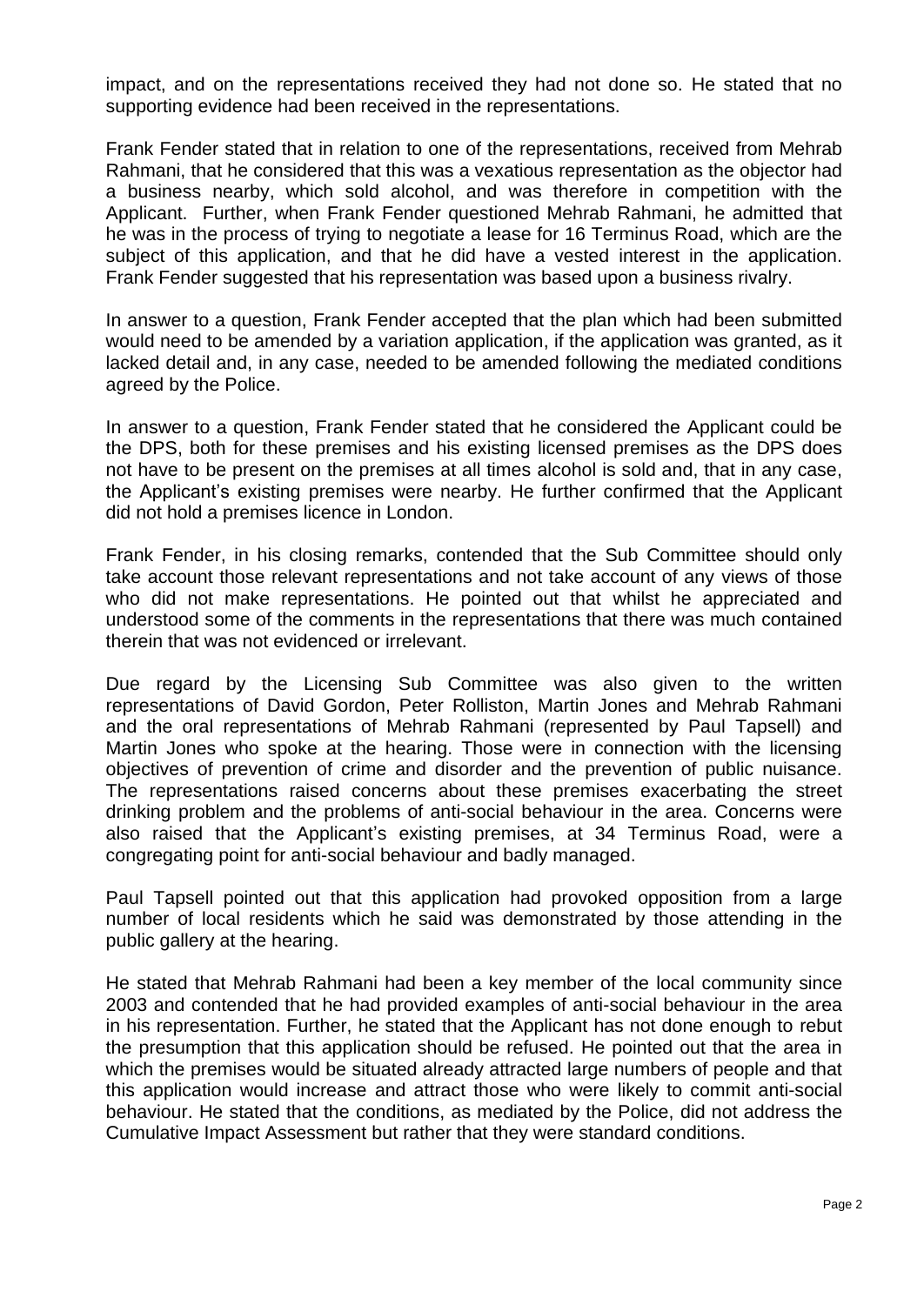Paul Tapsell stated that the plan provided by the Applicant was not sufficiently clear because there was no measurements or scale on it and this could mean that a substantial part of the premises would be taken up by a counter, so that alcohol could in effect be a major part of the business.

In his closing remarks, Paul Tapsell stated that he did not consider Mehrab Rahmani's representation to be vexatious.

When asked a question about his written representation which suggested that the Applicant should not be granted a licence because he was breaching his premises licence at 34 Terminus Road, Mehrab Rahmani confirmed that he had not formally contacted the Council or the Police to complain about the activities of the Applicant's premises at Kenitos. However, he said he had mentioned to Officers (casual conversations) incidents he considered to be breaches of those licence conditions e.g. selling alcohol to those who were intoxicated and selling alcohol outside of his licensing hours. Dean Love, representing the Council, confirmed that he was unaware of any complaints made to the Council about licensing breaches in relation to 34 Terminus Road.

Martin Jones, in making his representation, stated that he was concerned that there were already enough alcohol venders in the area and that walking through that area late at night was already unpleasant and made him feel unsafe. As a local person with local knowledge, he was worried by the number of street drinkers in the area and was concerned that agreeing another premises that could sell alcohol would exacerbate the situation.

In its deliberations the Sub Committee considered what decision would be appropriate and proportionate from the options outlined in para. 8.1 of the Report.

## **Decision**

The Sub Committee resolved to grant the premises licence application with the mediated conditions as agreed between the Applicant and the Police.

## **Reasons for decision**

The Sub Committee in making this decision considered that the premises licence, as amended, would neither add to the cumulative impact caused by licensed premises and challenges already experienced in the area, nor undermine the licensing objectives.

The Members took into account and carefully considered the relevant representations received in relation to the prevention of crime and disorder and the prevention of public nuisance. The Sub Committee noted that within the four representations received some matters were not relevant to its decision and some had not been proven to their satisfaction. The Sub Committee did not take into account the views of anyone who had not made a relevant representation within the timescales.

The Sub Committee gave weight in making its decision to the fact that the Police had made no representation against the application. Further, it considered that the mediated